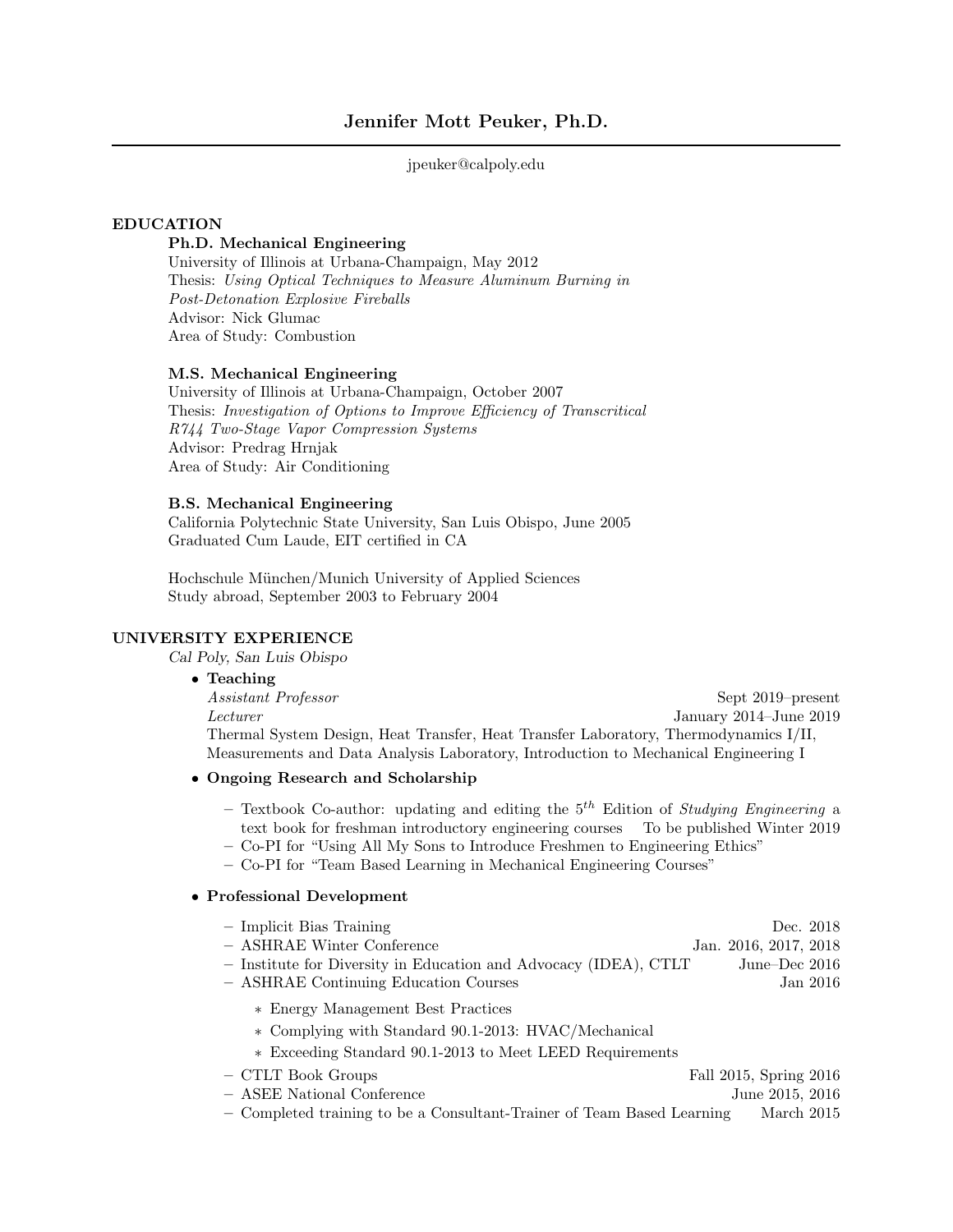| - Annual Team Based Learning Collaborative Conference<br>- Faculty Learning Community<br>- Service Learning Fellowship<br>- Camp Course Design, CTLT                                                                                                                                                                                                                           | March 2014, 2015, 2016<br>2014–2015<br>December 2014<br>December 2014                                                                                          |
|--------------------------------------------------------------------------------------------------------------------------------------------------------------------------------------------------------------------------------------------------------------------------------------------------------------------------------------------------------------------------------|----------------------------------------------------------------------------------------------------------------------------------------------------------------|
| $\bullet$ Service                                                                                                                                                                                                                                                                                                                                                              |                                                                                                                                                                |
| - ASHRAE Club Adviser<br>- Scholarship Committee<br>- Building Energy Performance course development and<br>submission for inclusion in Cal Poly catalog<br>- Diversity Committee<br>- Reviewer for the Women in Engineering Division for<br><b>ASEE Annual Conferences</b><br>- Website Committee<br>- Course Coordinator for ME128<br>- Freshman Service Project Coordinator | Sept. 2015–present<br>Sept. 2015–present<br>2017–2018<br>Sept. 2018–present<br>2015, 2016, 2017, 2018<br>Sept. 2016-2017<br>Sept. 2016–2017<br>Sept. 2015-2017 |
| • Workshops Given for Team Based Learning<br>Consultant-Trainer of Team Based Learning since March 2015                                                                                                                                                                                                                                                                        |                                                                                                                                                                |
| - Team Based Learning 101 at Reinventing the Large Lecture<br>Learning Community, Cal Poly<br>- Team Based Learning 101 at Flipped Classroom Conference,                                                                                                                                                                                                                       | Spring 2017, Dec 2018                                                                                                                                          |
| Harvey Mudd College                                                                                                                                                                                                                                                                                                                                                            | Jan. 2016                                                                                                                                                      |
| - Introduction to Team Based Learning at Cal Poly                                                                                                                                                                                                                                                                                                                              | August 2015                                                                                                                                                    |
| - Team Based Learning 101 at ASEE National Conference                                                                                                                                                                                                                                                                                                                          | June 2015, 2016                                                                                                                                                |
| - Team Based Learning 101 at Kettering University                                                                                                                                                                                                                                                                                                                              | March 2015                                                                                                                                                     |
| - Team Based Learning 101 at Cal Poly                                                                                                                                                                                                                                                                                                                                          | September 2014                                                                                                                                                 |
| - Introduction to Team Based Learning at Cal Poly                                                                                                                                                                                                                                                                                                                              | June, August 2014                                                                                                                                              |

# Hochschule München/Munich University of Applied Sciences

| $\bullet$ Guest Lecturer                                                                   | Winter Semester 2017-2018 |
|--------------------------------------------------------------------------------------------|---------------------------|
| Taught two technical electives for the Building Services Department as part of the English |                           |
| Course offerings for MUAS: Building Energy Performance and Thermal System Design           |                           |

## University of Alaska Anchorage

| $\bullet$ Teaching        |                   |
|---------------------------|-------------------|
| <i>Adjunct Instructor</i> | Fall 2013         |
| Term Assistant Professor  | January–June 2013 |
| <i>Adjunct Instructor</i> | Fall 2012         |

– ENGR 161: Engineering Practices II—an introduction to engineering computation course. I included in course an emphasis on written and oral communication, and engineering problem solving.

# • Research and Scholarship

- Co-PI for research project: "Enhancement of Freshman Engineering Student Success Through Implementing a Design Your Process to Success Project"
- "To Lecture or Not to Lecture? Computer Programming for Engineers" through Making Learning Visible—Implementation, Impact & Dissemination of Scholarly Teaching Group
- Co-authored paper "On AlO Emission Spectroscopy as a Diagnostic in Energetic Materials Testing" in Propellants, Explosives, Pyrotechnics, 2013
- Co-authored two conference papers for the  $120^{th}$  ASEE Annual Conference and Exposition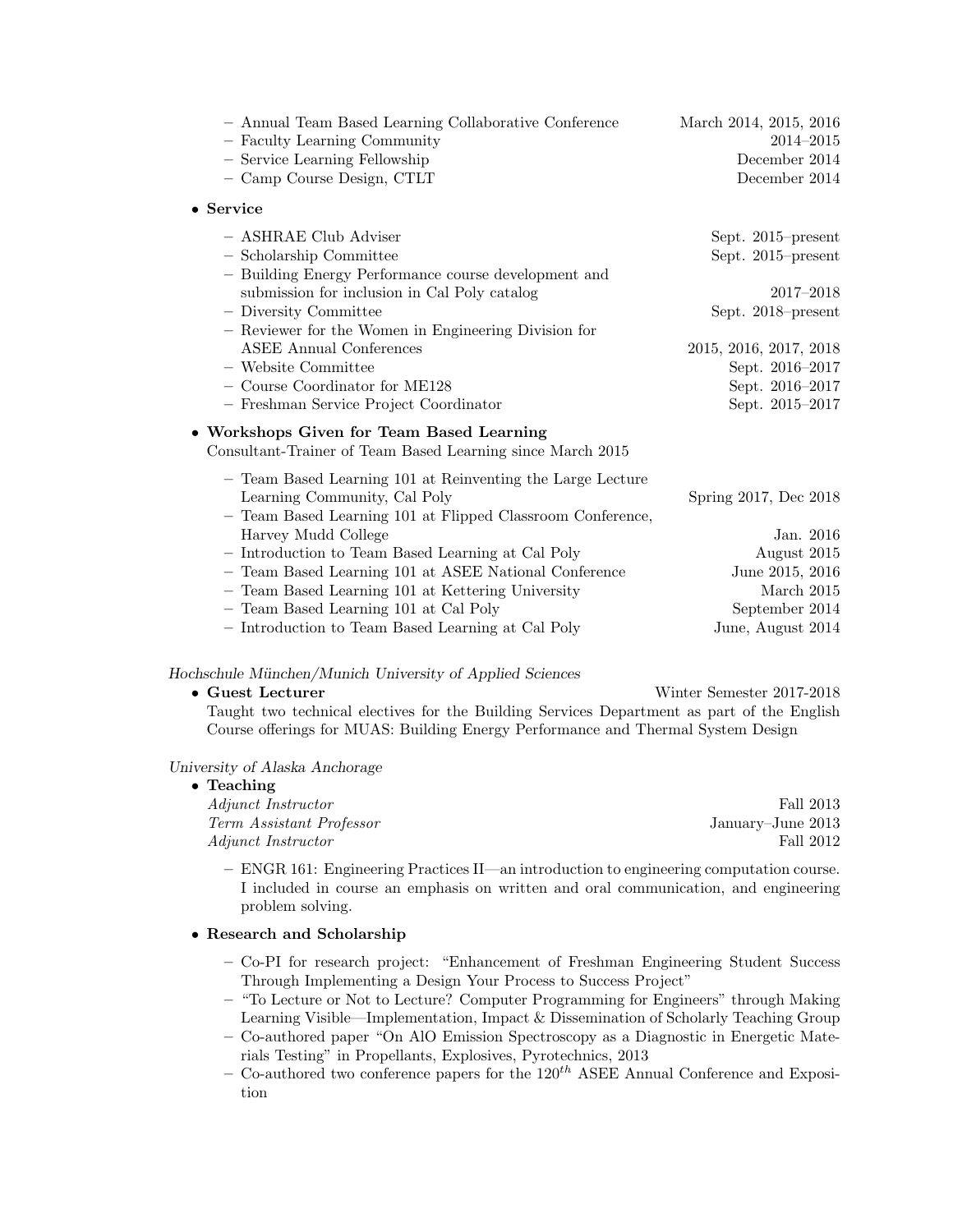- ∗ "Effect of Multiple Choice Testing on Student Performance in an Introductory Engineering Course"
- ∗ "Incorporating Active Learning into a Thermal Systems Design Lecture"

# • Service

- Reviewer for the Educational Research and Methods Division, Energy Conservation and Conversion Division, and the Women in Engineering Division for the 120th ASEE Annual Conference and Exposition
- Making Learning Visible: "To Lecture or Not to Lecture? Computer Programming for Engineers" completed research work displayed publicly on the UAA CAFE website for other faculty to use for inspiration and ideas for their own classroom practices.
- Collaboration with the Alaska Native Science and Engineering Program to develop middle and high school summer camp engineering activities. Worked with middle school and high school students at the Alaska Native Science and Engineering Program summer camps leading engineering career exploration activities

## • Professional Development

| - Attended workshop on Backwards Design, Anchorage, AK<br>- Attended the $120^{th}$ ASEE Annual Conference and                                                      |                                     | August 2013                |
|---------------------------------------------------------------------------------------------------------------------------------------------------------------------|-------------------------------------|----------------------------|
| Exposition, Atlanta, GA                                                                                                                                             |                                     | June 2013                  |
| - Attended 13th Annual Team Based Learning                                                                                                                          |                                     |                            |
| Collaborative Conference, San Diego CA                                                                                                                              |                                     | March 2013                 |
| - Attended two day workshop on Team Based Learning, Anchorage, AK<br>- Joined CAFE book group: Making Learning Visible—                                             |                                     | January 2013               |
| Jumping into Scholarly Teaching, Anchorage, AK                                                                                                                      |                                     | Spring $2013$              |
| University of Illinois at Urbana-Champaign                                                                                                                          |                                     |                            |
| $\bullet$ Teaching                                                                                                                                                  |                                     |                            |
| Primary Instructor                                                                                                                                                  |                                     | Fall 2010                  |
| - Primary instructor for technical elective Design of Thermal Systems                                                                                               |                                     |                            |
| Teaching Assistant                                                                                                                                                  |                                     | Fall 2009                  |
| - Led discussion sections for Calculus II course designed for engineering freshmen                                                                                  |                                     |                            |
| Lab Development Teaching Assistant                                                                                                                                  |                                     | Spring 2008                |
| - Updated and improved laboratory experiment handouts<br>- Revised grading rubrics for the lab reports<br>- Designed three new lab experiments for future semesters |                                     |                            |
| <i>Teaching Assistant</i>                                                                                                                                           | Spring 2007, Fall 2007, Spring 2010 |                            |
| - Taught laboratory sections for introductory fluids mechanics<br>$-$ Head TA Fall 2007, Spring 2010                                                                |                                     |                            |
| $\bullet$ Research                                                                                                                                                  |                                     |                            |
| Graduate Research Assistant<br>Advisors: Nick Glumac and Herman Krier                                                                                               |                                     | June 2008 to May 2011      |
| - Investigation of combustion with aluminum in explosive fireballs using optical and non-<br>optical measurement techniques                                         |                                     |                            |
| Graduate Research Assistant<br>Advisor: Predrag Hrnjak                                                                                                              |                                     | July 2005 to December 2006 |
| $E_{\text{unoumonto}}$ lly investigated a $CO_{\odot}$ air equitioning gystem to improve its efficiency by                                                          |                                     |                            |

 $-$  Experimentally investigated a  $CO<sub>2</sub>$  air conditioning system to improve its efficiency by using a split system arrangement and two-stage compression.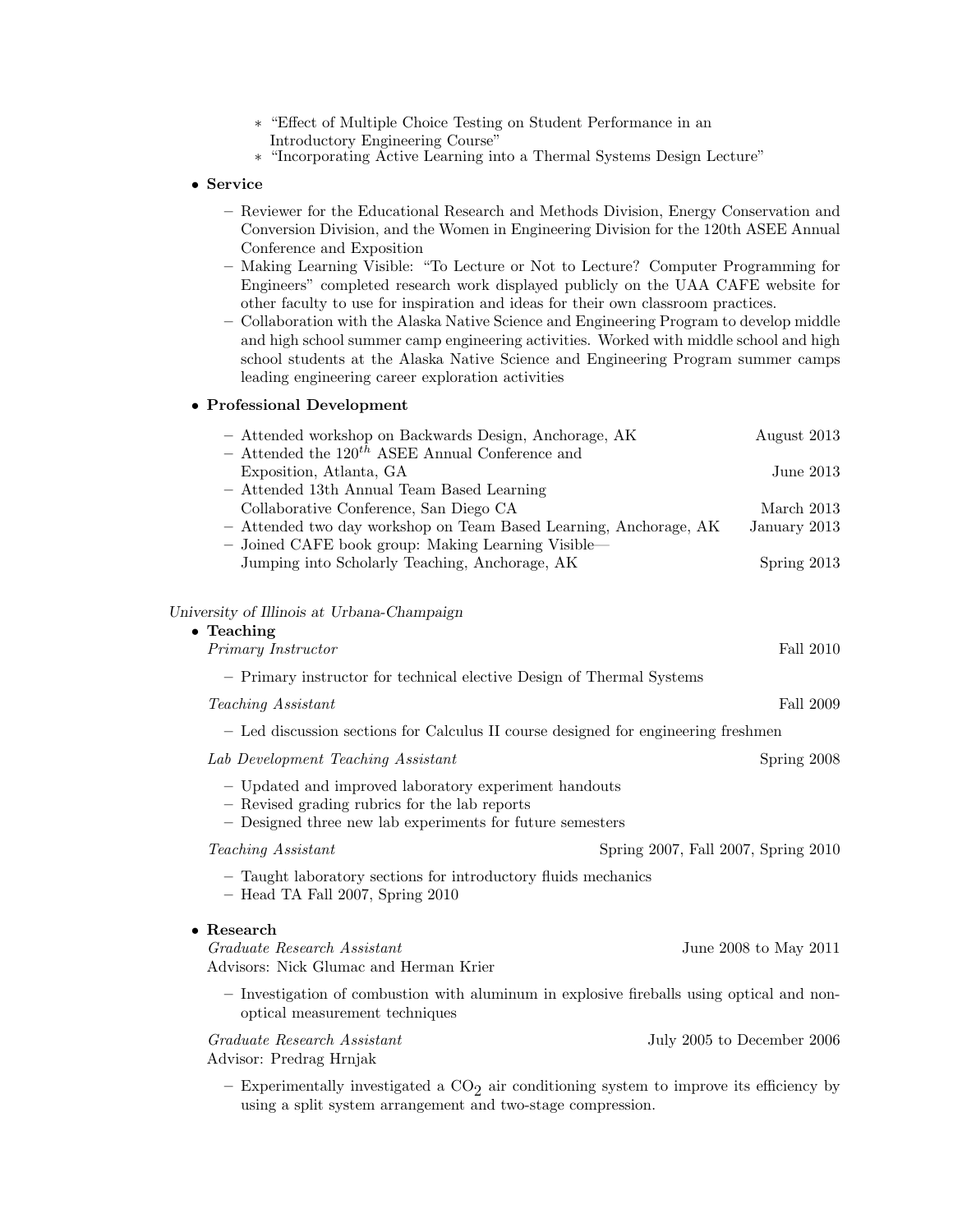#### • Service

MechSE Graduate Women: Treasurer 2008–2009; Vice-President 2007–2008 2007–2009

– Founding member of group to connect women in the Mechanical Science and Engineering department. Activities include breakfast with visiting female speakers for the MechSE seminar series, welcome event for new students, and helping with department recruitment activities

Discipline Specific Small Group Facilitator August 2008,09,10, January 2009

- Team taught two 1 hour lessons to future teaching assistants in mechanical engineering as part of a two-day mandatory teaching assistant training
- Topics taught were "Questioning Strategies" which explored how to phrase questions to students to facilitate discussion and learning; and "Planning a Class Session" in which the process of preparing for a class was shown

Microteaching Session Facilitator August 2008

- Supervised four 90 minute microteaching sessions in which future teaching assistants gave a mini-lecture
- Offered constructive feedback via written comments to future teaching assistants about their teaching
- Led group discussion about the microteaching experience

# • Professional Development

Teacher Scholar Certificate April 2010

– Requirements include completing Graduate Teacher Certificate, teaching at least three semesters, submitting an example of original work that has been assessed by students or peers, exploring discipline-based pedagogy, performing and reflecting on discipline-based service, writing a teaching philosophy statement

Graduate Teacher Certificate April 2010

– Requirements include teaching two semesters, using early feedback and end-of-semester student feedback to improve teaching, observation of teaching by a Center for Teaching Excellence staff with discussion afterwards, and six hours of teaching development workshops

#### INDUSTRY EXPERIENCE

ACCO Engineered Systems June-August 2016

• Ph.D. Research Engineer

Conducted energy building modeling projects to assist in the design of HVAC systems. Participated in extensive training to be able to design constructable HVAC systems.

### HONORS AND AWARDS

| Learn-by-Doing Scholar Award                                      | 2015          |
|-------------------------------------------------------------------|---------------|
| Consultant-Trainer of Team Based Learning Certification           | 2015          |
| Service Learning Fellowship                                       | 2014          |
| Professional Development Grant                                    | 2012          |
| ASME Graduate Teaching Fellowship                                 | $2010 - 2011$ |
| Teacher Scholar Certificate                                       | April 2010    |
| Graduate Teacher Certificate                                      | April 2010    |
| Outstanding (top $10\%$ ) teacher award based on student feedback | Spring 2010   |
| Outstanding (top $10\%$ ) teacher award based on student feedback | Fall 2007     |
| Outstanding (top $10\%$ ) teacher award based on student feedback | Spring 2007   |
|                                                                   |               |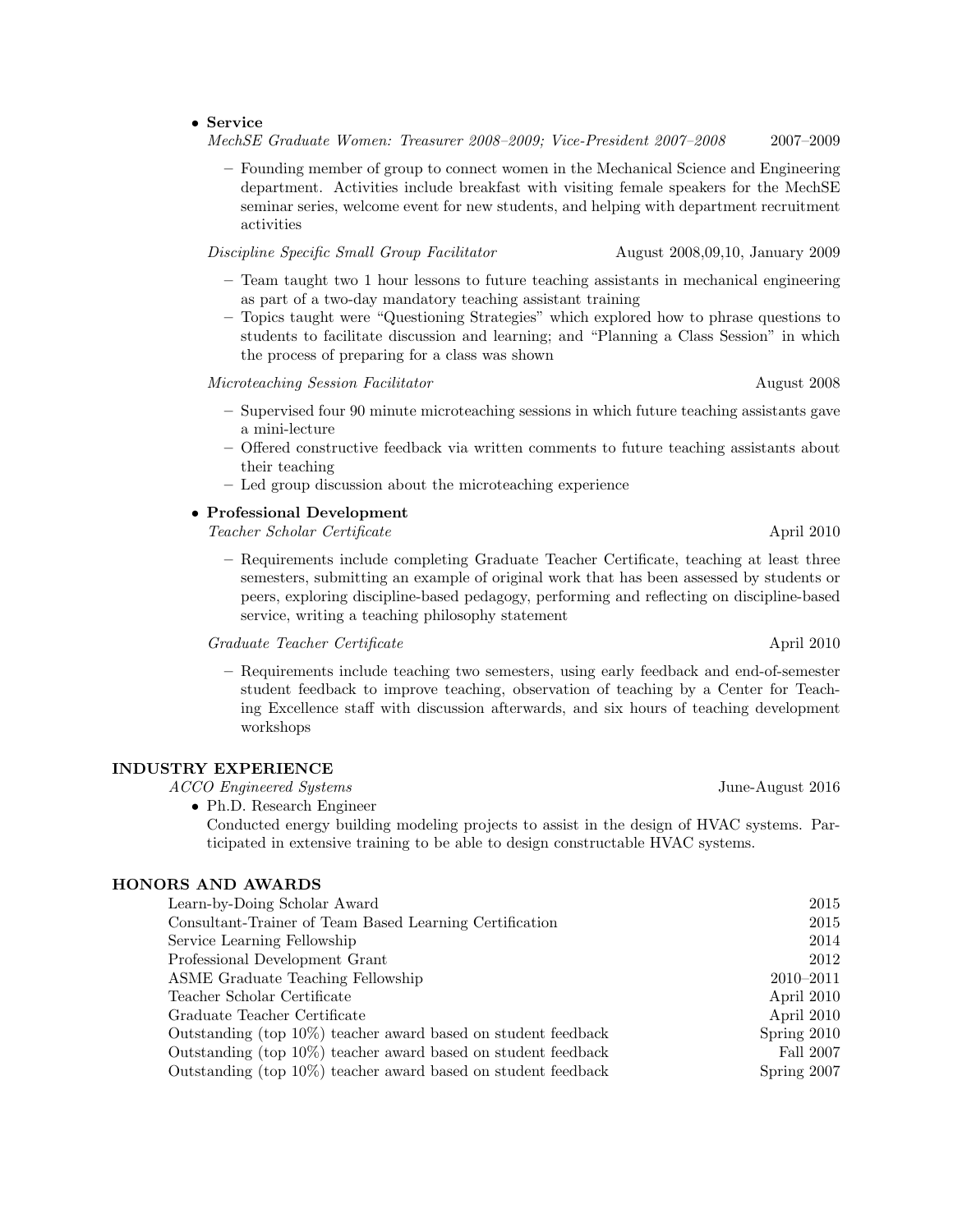#### PROFESSIONAL MEMBERSHIPS

ASEE, ASHRAE, SWE, Tau Beta Pi, Pi Tau Sigma

### PEER REVIEWED PAPERS & PUBLICATIONS

Peuker, J., Peuker, S., Ensuring Student Engagement in a Flipped Classroom Using Team Based *Learning*,  $19^{th}$  Annual California State University Teaching and Learning Symposium, San Jose, CA, October 21 & 22, 2016

Tweddell, S., Lin, A., Levine, R., Winter, L., Hyderi, A., Kubitz, K., Mott, J., Evaluating Team-Based Learning (TBL) Modules: How to Bring Your TBL Module to the Next Level, Workshop, 15th Annual Team Based Learning Collaborative Conference, Albuquerque, NM, USA, March 4–5, 2016

Mott, J., Peuker, S., Achieving High Functioning Teams Using Team-Based Learning in Flipped  $\textit{Classrooms}, 122^{th}$  ASEE Annual Conference and Exposition, Seattle WA, USA, June 14–17, 2015

Mott, J., Peuker, S., Using Team-Based Learning to Ensure Student Accountability and Engagement in Flipped Classrooms,  $122^{th}$  ASEE Annual Conference and Exposition, Seattle WA, USA, June 14–17, 2015

Tweddell, S., Lin, A., Levine, R., Winter, L., Sabina, R., McCarter, R., Hyderi, A., Fall, L., Kubitz, K., Mott, J., Leong, S.L., Karpa K., Development of a Team-Based Learning Module Review Instrument, Poster, 14th Annual Team Based Learning Collaborative Conference, St. Petersburg FL, USA, March 5–7, 2015

Peuker, J.M., Peuker, S., Implementing Team Based Learning in First-Year Engineering Courses, Sixth Annual First Year Engineering Experience Conference (FYEE), College Station, TX, USA, August 7-8, 2014

Peuker, J.M., Peuker, S., Extended Abstract—Implementing Team Based Learning in Freshmen Engineering Courses, Fifth Annual First Year Engineering Experience Conference (FYEE), Pittsburgh, PA, USA, August 8–9, 2013

Peuker, J.M., Incorporating Active Learning into a Thermal System Design Lecture,  $120^{th}$  ASEE Annual Conference and Exposition, Atlanta, GA, USA, June 22–27, 2013

Peuker, J.M., Brock, J. M., Peuker, S., Effect of Multiple Choice Testing on Student Performance in an Introductory Engineering Course,  $120^{th}$  ASEE Annual Conference and Exposition, Atlanta, GA , USA, June 22–27, 2013

Peuker, J.M., Lynch, P., Krier, H., Glumac, N., On AlO Emission Spectroscopy as a Diagnostic in Energetic Materials Testing, Propellants, Explosives, Pyrotechnics, 38, 4, 577–585, 2013

Peuker, J.M., Lynch, P., Krier, H., Glumac, N., Particle Size and Gas Environment Effects on Blast and Overpressure Enhancement in Aluminized Explosives, Proceedings of the Combustion Institute, 34, 2, 2205–2212, 2013

Peuker, J.M., Krier, H., Glumac, N., Interpretations of Emission Measurements from Aluminized Explosive Fireballs, 14th International Detonation Symposium, Coeur d'Alene, ID, USA, April 11– 16, 2010

Peuker, J.M., Krier, H., Glumac, N., AlO Emission Measurements from Aluminized Explosive Fireballs, Central States Section of the Combustion Institute, Spring Technical Meeting, University of Illinois, Champaign, IL, USA, March 21–23, 2010